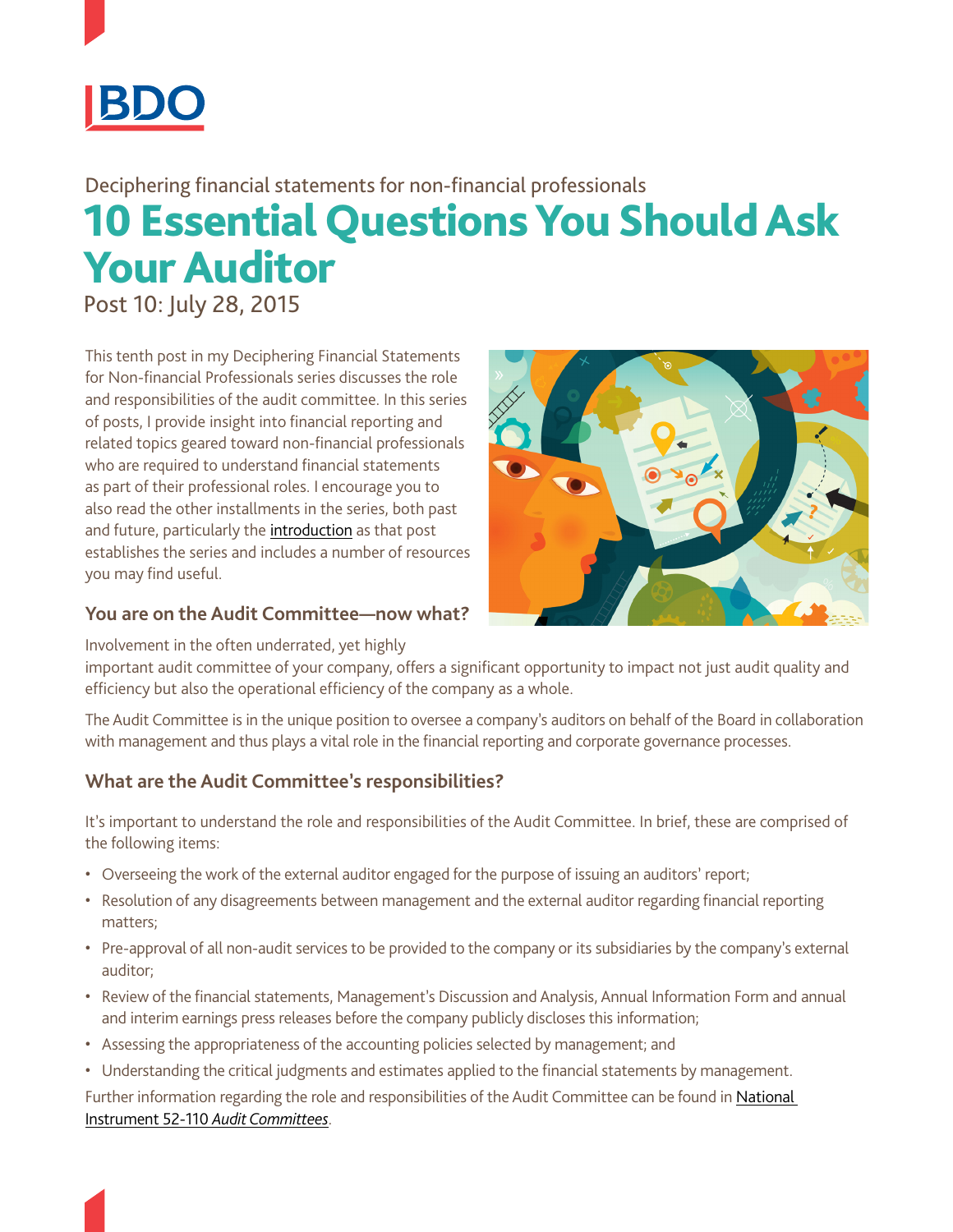#### **How often should the Audit Committee meet with the auditor?**

The Audit Committee should meet at least once per year in connection with the annual audit with additional communications in writing where required.

I advise my clients that diligent committees meet with the auditors both before commencement and at the conclusion of the audit in order to get a better perspective and to challenge of the planned audit approach and to understand the results of the auditors execution of that plan towards the completion of the audit.

Where the auditor reviews a company's interim (quarterly) financial statements, it is recommended that a meeting take place in connection with each review, perhaps with the third quarter meeting doubling as the audit planning meeting for efficiency and convenience.

### **What should the Audit Committee discuss with the auditor?**

A key purpose of face-to-face meetings with the auditor is to avoid boiler plate communications, instead engaging in a robust discussion that provides value to the Audit Committee and management, ensuring a thorough and efficient audit process.

It is also an opportunity to outline priorities or concerns that you would like the auditors to focus on. For example, if payments and reimbursements made to senior executives is a concern you can request that your audit pays special attention to that area. Not only is that more cost-effcient than dealing with it as a separate consulting project but the results can be reported in camera without raising unnecessary concerns among stareholders and the market at large.

As you can see, it's important to put thought into discussion topics specifically relevant to your company's operations and financial reporting issues. The following are essential questions you may ask your auditor to ensure a frank and robust discussion as a means to a high quality, efficient audit:

- 1. Has the scope of the audit changed from last year and, if so, in what areas and why?
- 2. What industry and business-specific risks have you identified that affect our company's financial reporting?
- 3. What high-risk audit issues have you identified and what is your planned audit approach for these issues?
- 4. Where do you see our most significant areas of fraud risk residing in our operations and how will your audit address these issues?
- 5. How will the auditor evaluate the company's risk management processes related to financial reporting?
- 6. Will you be collaborating with our internal auditors in order to better understand our risk and operating environments? If so, how?
- 7. Where does our company have significant tax exposure and what resources does your firm have to assist us in their evaluation? This can be of additional relevance where international operations apply.
- 8. With respect to international operations: how do the customs, business practices and governance issues differ from the local environment and how will these risks be mitigating during the audit? How do you maintain audit quality and service where you're relying on a component auditor?
- 9. Would you characterize our company's accounting policies as aggressive or conservative in comparison to our industry peers?
- 10. How do our information technology (IT) system controls rate in comparison to our peers and in reference to our specific financial reporting issues? What IT-related risks have you identified and how will these be addressed during the audit?